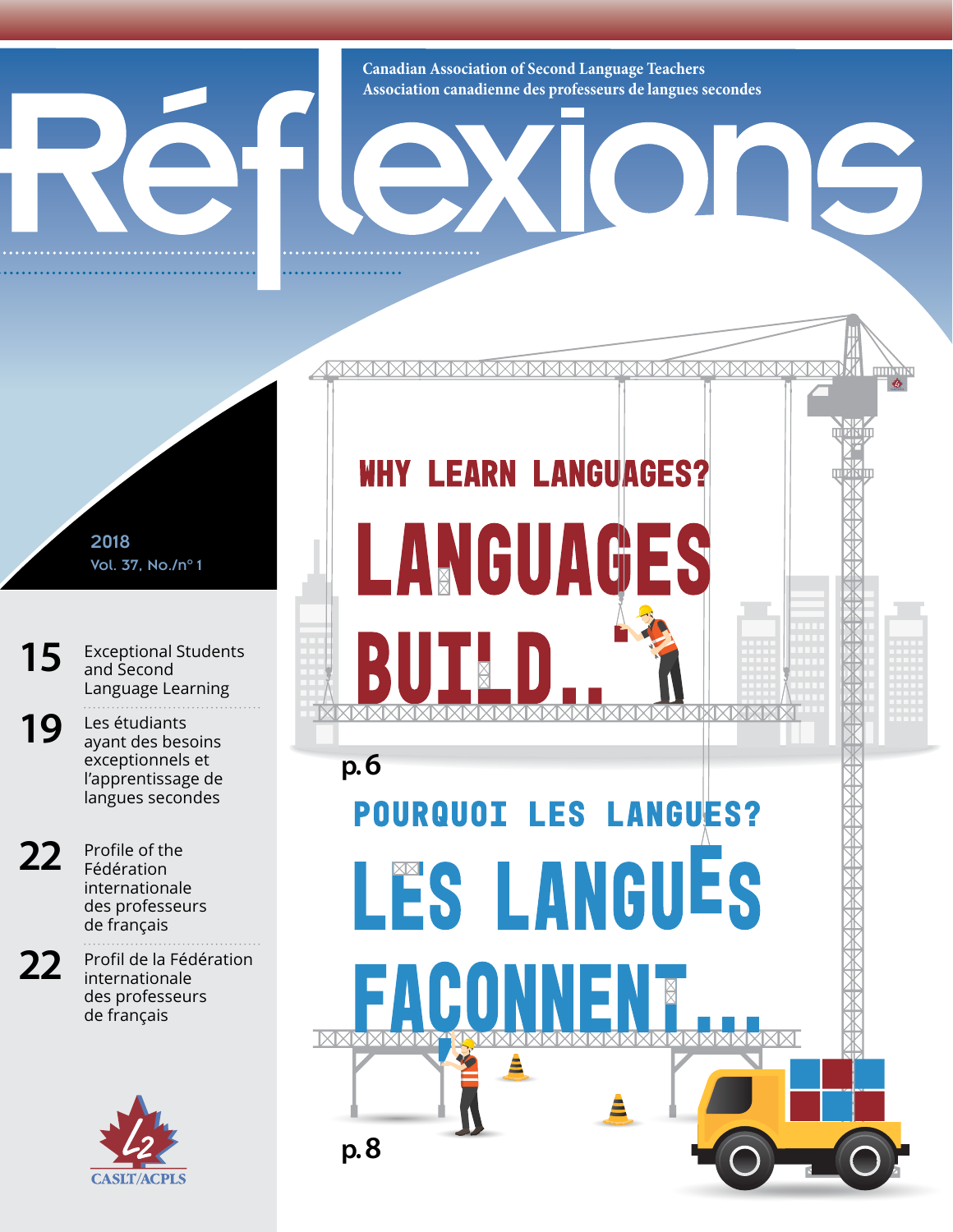# Réflexions

#### **2018 Volume 37, Number / numéro 1**

#### **Canadian Association of Second Language Teachers (CASLT) / Association canadienne des professeurs de langues secondes (ACPLS)**

2490, promenade Don Reid Drive Ottawa, Ontario K1H 1E1 1-877-727-0994 [www.caslt.org](http://www.caslt.org) • [admin@caslt.org](mailto:admin%40caslt.org?subject=)

#### Board of Directors •

Conseil d'administration Janice Aubry, Gillian Blackmore, Enrica Piccardo, Carole Bonin, Maureen Smith, Jim Murphy.

#### National Council • Conseil national

- AB: Marnie Beaudoin
- BC: Stacey Sveistrup
- MB: Kathi McConnell-Hore
- NB: Chantal Lafargue
- NL: Lisa Browne Peters
- NS: Anissa Aldridge
- NT: Elizabeth Monroe
- NU: Josianne Beaumont
- ON: Faten Hanna
- PE: Deneen Gallant-Norring
- QC: Terry Price
- SK: Linda Osborne
- YT: Pascal St-Laurent

ISSN 1483-8400 Publication Mail Agreement No. 40846073

#### Copyright • Droits d'auteur

CASLT authorizes the reproduction of articles on the condition that the author's name, the name of *Réflexions*, as well as the volume and number are clearly identified on each page of the copies. • L'ACPLS autorise la reproduction des articles à condition que le nom de l'auteur et de *Réflexions*, ainsi que le volume et le numéro soient clairement indiqués sur chaque copie.

#### Disclaimer • Avis de non-responsabilité

Opinions expressed by authors are their own and not necessarily those of the Board of Directors of CASLT. • Les articles publiés reflètent l'opinion des auteurs et non forcément celle du conseil d'administration de l'ACPLS.

We acknowledge the<br>financial support of the<br>Government of Canada



# **Would you like to publish an article in** Réflexions?

Our readers are looking for:

- Articles that are interesting, thought provoking, timely, practical, informative, concise, complete, and current
- Texts written by leading educators
- Reports on effective programs and practices
- Reports summarizing action research projects in the field of language teaching and learning or on current language-related events

We are looking for articles of about 1,150 words written for:

- Practicing K–12 educators, practicing second-language classroom teachers — French, English, and other languages
- Researchers in second-language teaching and learning in various university settings
- Student teachers enrolled in faculties of education
- People interested in second-language learning development

For more information, consult our Guidelines for Writers on CASLT's website at **[www.caslt.org/en/general](https://www.caslt.org/en/general-information/media-en/reflexions/guidelines-for-writers)[information/media-en/reflexions/guidelines-for](https://www.caslt.org/en/general-information/media-en/reflexions/guidelines-for-writers)[writers](https://www.caslt.org/en/general-information/media-en/reflexions/guidelines-for-writers)** or email us at **communications[@caslt.org](mailto:communications%40caslt.org?subject=)**.

## **Vous aimeriez publier un article dans** Réflexions?

Nos lecteurs recherchent :

- des articles pertinents, pratiques, informatifs, concis et complets, sur des sujets d'actualité, susceptibles de piquer l'intérêt et d'engager une réflexion;
- des textes provenant de professionnels renommés en éducation;
- des rapports au sujet de programmes et de méthodes efficaces;
- des études relatives à des ressources et à des activités récentes ainsi qu'à l'enseignement des langues.

Nous recherchons des textes comportant un maximum de 1150 mots qui s'adressent à :

- $\cdot\,$  des enseignantes et enseignants de la maternelle à la 12ª année et de langues secondes – français, anglais et autres langues;
- des chercheurs rattachés à divers milieux universitaires, spécialisés dans l'apprentissage et l'enseignement d'une langue seconde;
- des étudiants inscrits à une faculté d'éducation;
- des personnes qui s'intéressent au développement de l'apprentissage d'une langue seconde.

Pour plus d'informations, consultez les Lignes directrices à l'intention des rédacteurs sur le site de l'ACPLS à l'adresse **[www.caslt.org/fr/information-generale/media-fr/reflexions/](https://www.caslt.org/fr/information-generale/media-fr/reflexions/lignes-directrices-a-l-intention-des-redacteurs) [lignes-directrices-a-l-intention-des-redacteurs](https://www.caslt.org/fr/information-generale/media-fr/reflexions/lignes-directrices-a-l-intention-des-redacteurs)** ou contacteznous par courriel à **communication[s@caslt.org](mailto:communications%40caslt.org?subject=)**.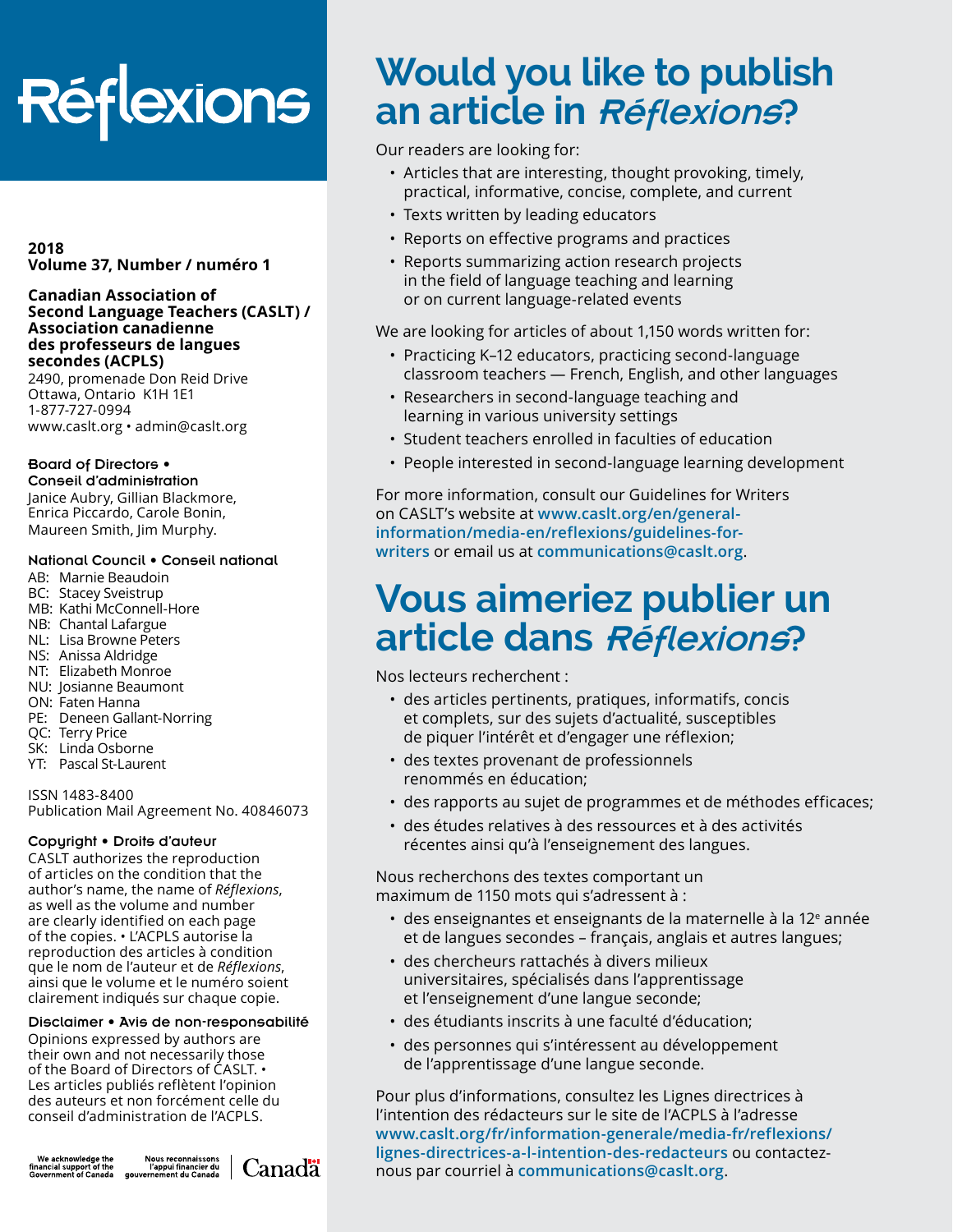- President's Message
- Message de la présidente



## **CASLT News • Nouvelles de l'ACPLS**

- [Why Learn Languages? Languages Build...](#page--1-1)
- Pourquoi les langues? Les langues façonnent...
- [CASLT Awards](#page--1-2)
- Les prix de l'ACPLS
- [Spotlight on a CASLT National Council Member](#page--1-2) Un membre au Conseil national de l'ACPLS sous le feu des projecteurs
- [Research and Special Initiatives Grants for Teachers](#page--1-2)
- Subventions de recherche et d'initiatives spéciales pour les enseignants



## **Feature Articles • Articles vedettes**

- [Exceptional Students and Second Language Learning](#page--1-0)
- Les étudiants ayant des besoins exceptionnels et l'apprentissage de langues secondes



- Profile of the Fédération internationale des professeurs de français
- Profil de la Fédération internationale des professeurs de français
- [Affiliate Partnership with Core French Teachers' Association of Prince Edward Island](#page--1-3)
- Partenariat affilié avec l'Association des enseignants de français de base Î.-P.-É.



## **Teachers' Lounge • Le coin des professeurs**

- [Learning to Speak a Language with the Neurolinguistic Approach](#page--1-4)
- Apprendre à parler une langue avec l'approche neurolinguistique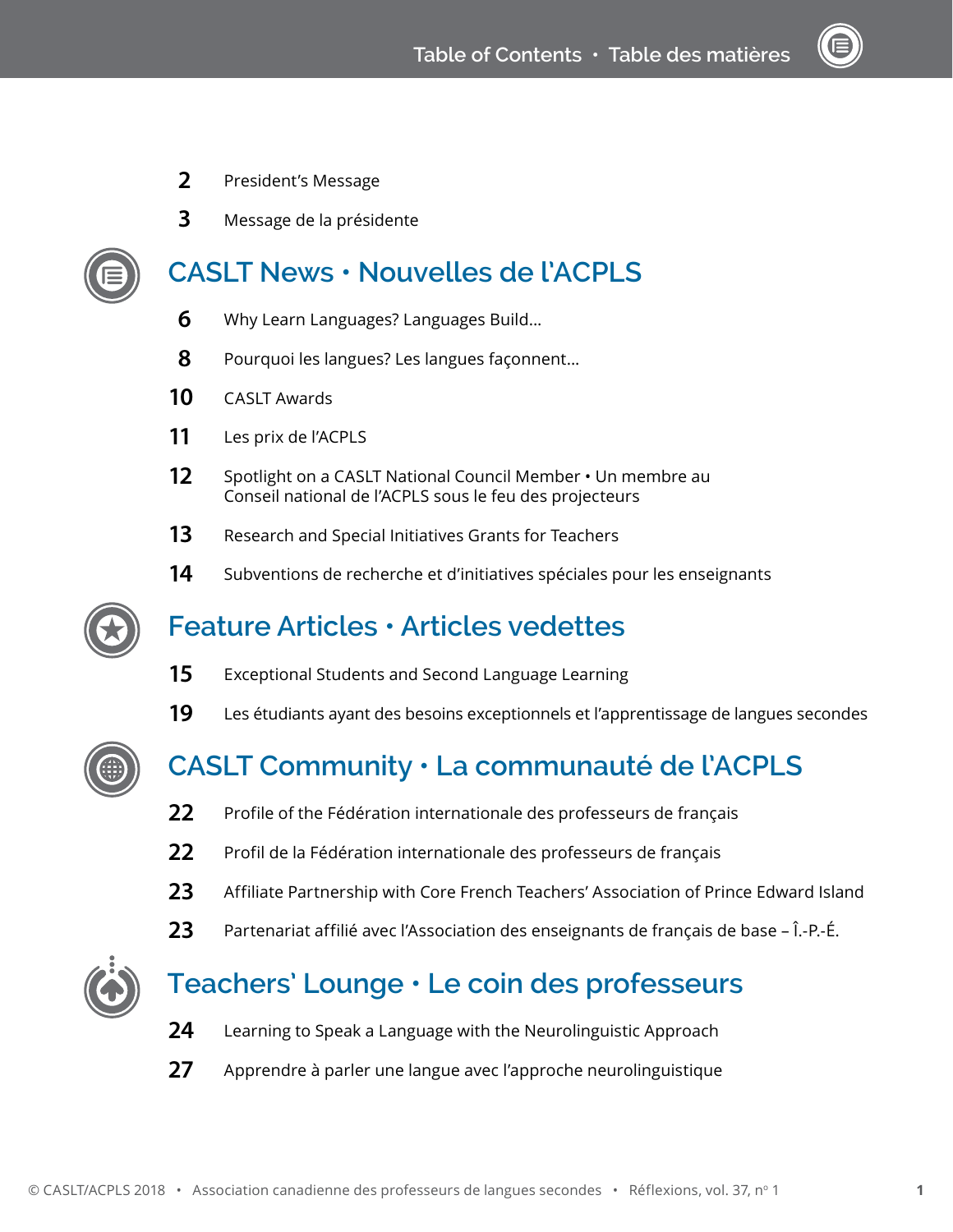There have been many<br>
moments over the past<br>
months and years when<br>
I have truly experienced moments over the past I have truly experienced pride in being Canadian. I am particularly proud of our approaches to linguistic and cultural diversity, and our strengths-based approach to second or additional language teaching and learning. And while our increasingly complex Canadian classrooms present many challenges, our second language teachers understand the many strengths and opportunities that this diversity presents. But even when we value diversity, how do we as educators effectively support the range of needs of our students?

Whether students are learning a second official language, an Indigenous language, a signed language, a heritage language, or an international language, they are likely learning in classrooms that have become increasingly complex. In many cases, our teachers are facing challenges they may not have experienced even ten years ago.

Well, CASLT is here to help! We are here to support second language teachers across Canada to thrive within diversity and complexity; to help teachers successfully address the challenge of meeting student needs within those language classrooms; and to support teachers in ensuring that **all** students can achieve success in learning their new language.

CASLT's mission is to support our members by promoting the advancement of language learning and teaching throughout Canada, and by creating opportunities for professional development, initiating and disseminating research, and facilitating the exchange of information and ideas among language educators. We are committed to this mission, and we are committed to supporting you, as a CASLT member.

To support you to address inclusion successfully, we have undertaken many key initiatives, which include the following:

- Partnering with the Second Language and Intercultural Council (SLIC) of the Alberta Teachers Association (ATA) to develop the *Literature Review of the Impact of Second Language Learning* (2017). This important review includes research related to students with exceptionalities and additional language learners.
- Playing a key role in communicating and supporting educators to adopt the Common European Framework of Reference and the Language Portfolio system. This strengthsbased model is perfect for inclusive second language classrooms, and serves to encourage and recognize all kinds of language proficiency and cultural experiences.



Janice Aubry, CASLT's President / présidente de l'ACPLS

- $\overline{\phantom{a}}$  Additionally, CASLT has developed a series of videos, instructional strategies, and a workshop package within the new CASLT resource *Using the Language Portfolio in the Classroom* (2017).
- Working on a new resource, with a working title of *The Action-Oriented Handbook,* which will also provide excellent guidance for teachers with diverse classrooms.
- Providing professional learning and networking opportunities for teachers related to inclusion in the second language classroom through its
	- Online Professional Learning (OPL) sessions — members receive email invitations to all OPL sessions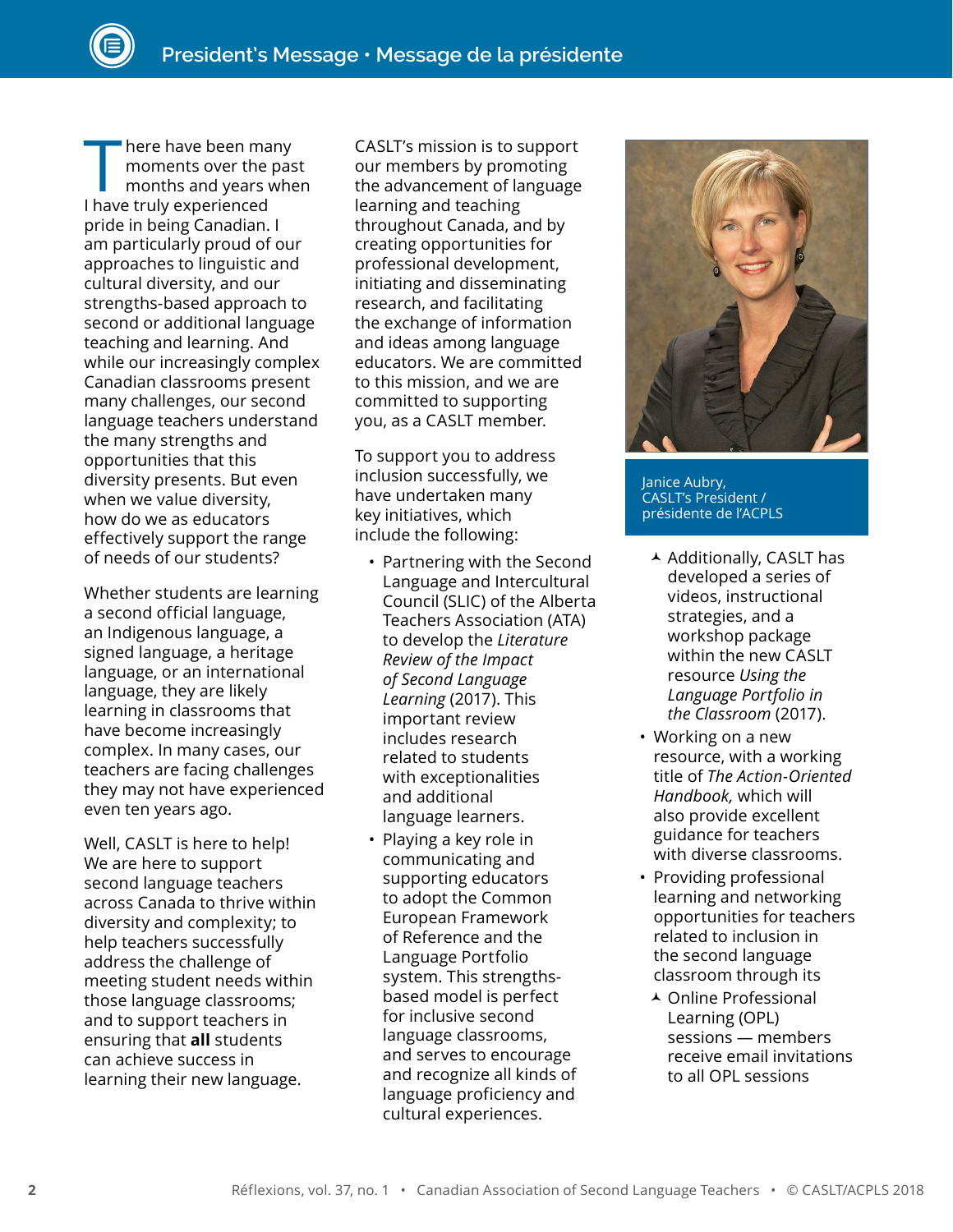- $\overline{\phantom{a}}$  Sessions at the upcoming 2019 Languages Without Borders Conference to be held May 2–4, 2019, in Fredericton, New Brunswick (mark your calendar!).
- Striving to share professional information about supporting diverse learners through the *Why Learn Languages?* website section, the *CASLT Info ACPLS* digital newsletter, and *Réflexions*, CASLT's professional magazine.
	- $\triangle$  By the way, this edition of *Réflexions*  features a terrific article by Dr. Nancy Wise: "Exceptional Students and Second Language Learning."
- Working on a new project, with a working title of *Success for All*. The *Success for All* series will include an "Administrator's Guide" that will focus on the education

I l y a eu de nombreux moments au cours des derniers mois et des dernières années où j'ai ressenti une grande fierté d'être canadienne. Je suis particulièrement fière de nos pratiques face à la diversité linguistique et culturelle, ainsi que de notre approche fondée sur les forces pour l'enseignement et l'apprentissage de langues additionnelles. Alors que nos salles de classe canadiennes d'une complexité croissante posent de nombreux défis, nos enseignants de langues

of administrators, school districts, and governments about the importance and relevance of learning a second language for everyone. A second module will provide strategies and best practices for supporting newly arrived immigrants learning English or French or participating in a secondlanguage program.

CASLT values teaching and learning languages, linguistic and cultural diversity, professional learning, research-based practices, and collaboration. Perhaps you have experience or expertise that can help CASLT support its members — this could be through providing an article for *Réflexions*, sharing your expertise through a professional development opportunity, expressing interest in leading

secondes comprennent les nombreuses forces et possibilités que cette diversité présente. Mais même si nous valorisons la diversité, comment réussissons-nous, en tant qu'éducateurs, à soutenir efficacement la gamme des besoins de nos étudiants?

Que les étudiants apprennent une des deux langues officielles, une langue autochtone, une langue gestuelle, une langue ancestrale ou une langue internationale, il est probable qu'ils font leur apprentissage

a professional learning community in your region, or starting a network across Canada. Please contact me at **[president@caslt.net](mailto:president@caslt.net)** to share your ideas. Additionally, if you have ideas about how CASLT can support you, the second language educator, to be even more effective in meeting your students' needs in a complex and diverse classroom, please send them to me. I welcome your ideas!

I am truly proud of our second language education models and practices in Canada, and our values of diversity and inclusion. Along with our National Council Members, our Board of Directors, and our staff, I am proud to serve you and all second language teachers in Canada as we strive to provide excellent language learning experiences for all our students.

◆ ◆ ◆

dans des classes qui sont devenues de plus en plus complexes. Dans bien des cas, nos enseignants font face à des défis qui ne les ont peut-être jamais interpellés même il y a une décennie.

Eh bien, l'ACPLS est là pour aider! Nous sommes là : pour soutenir les enseignants de langues secondes à travers le Canada afin de favoriser leur progression au sein de la diversité et de la complexité; pour aider les enseignants à relever avec succès le défi de satisfaire aux besoins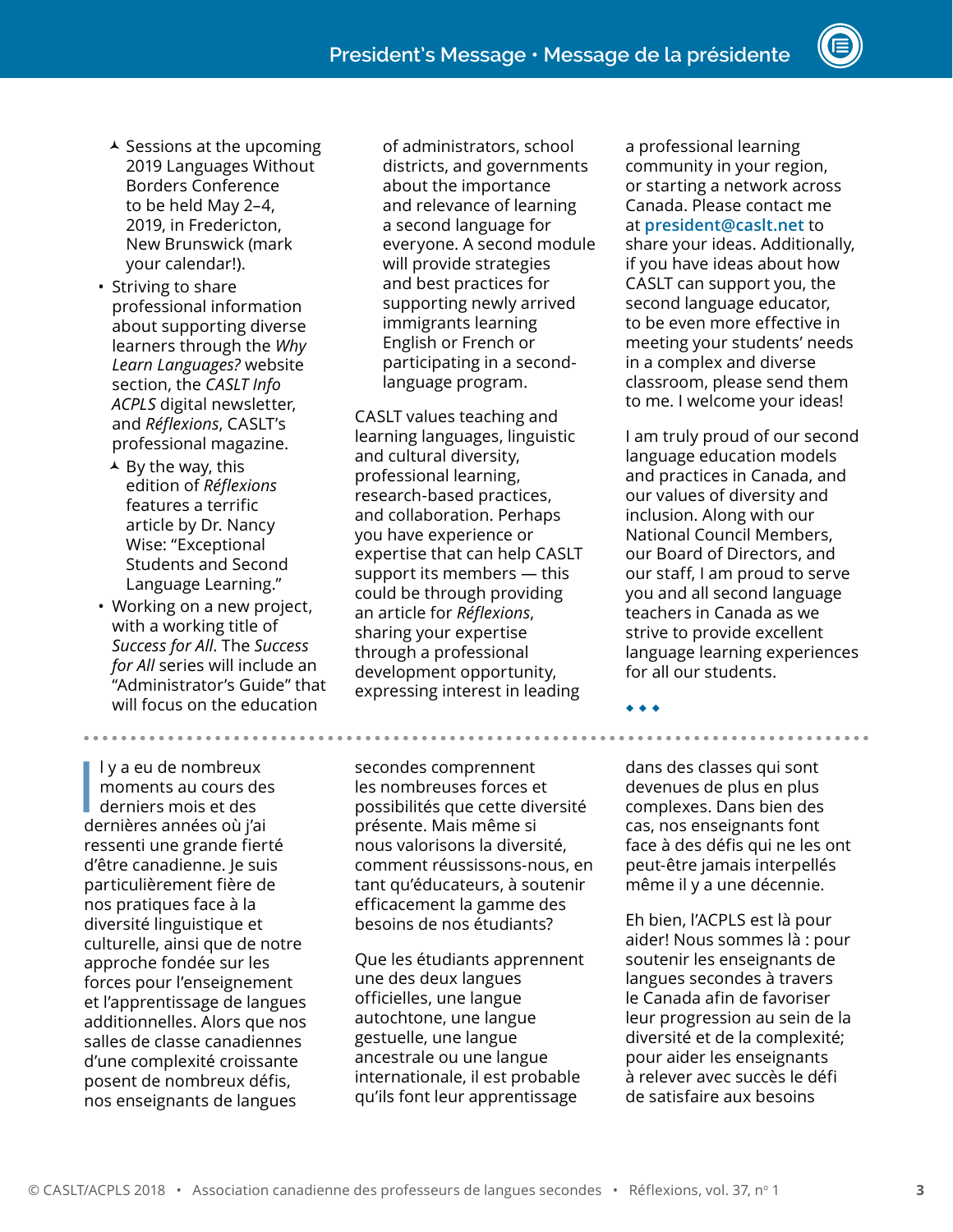des étudiants à l'intérieur de ces classes de langues; et pour épauler les enseignants dans leurs efforts visant à s'assurer que **tous** les étudiants puissent connaître la réussite dans l'apprentissage de leur nouvelle langue.

La mission de l'ACPLS est de soutenir nos membres en favorisant l'essor de l'apprentissage et de l'enseignement des langues partout au Canada, en créant des occasions de perfectionnement professionnel, en entreprenant des recherches et en diffusant les résultats de ces travaux, et en facilitant l'échange d'informations et d'idées entre les enseignants de langues. Nous sommes investis dans cette mission et sommes engagés à vous soutenir, comme membres de l'ACPLS.

Pour vous aider dans votre pratique visant l'inclusion, nous avons entrepris de nombreuses initiatives clés, incluant les suivantes :

• Un partenariat a été établi avec le Second Language and Intercultural Council (SLIC) de l'Alberta Teachers Association (ATA) pour élaborer la publication *Revue de la littérature sur l'impact de l'apprentissage de langues secondes* (dont la traduction française sera disponible dans les prochains mois). Cette revue importante présente notamment la recherche portant sur les élèves ayant des besoins exceptionnels

et les apprenants de langues additionnelles.

- Nous jouons un rôle clé en matière de communication et de soutien pour favoriser chez les éducateurs l'adoption du Cadre européen commun de référence pour les langues et du système du Portfolio des langues. Ce modèle fondé sur les forces est un outil parfait pour les classes inclusives de langues secondes, qui sert à encourager et à reconnaître la large palette de compétences langagières et d'expériences culturelles.
- En outre, l'ACPLS a élaboré une série de vidéos et de stratégies pédagogiques, ainsi qu'une trousse d'atelier intégrée à la nouvelle ressource de l'ACPLS : *Utilisation du Portfolio des langues dans la salle de classe* (dont la traduction française sera disponible dans les prochains mois).
- Nous travaillons sur la création d'une nouvelle ressource, dont le titre provisoire est *Manuel de l'approche actionnelle*, qui constituera également un excellent guide pour les enseignants œuvrant dans des salles de classe diversifiées.
- Nous offrons à l'intention des enseignants des occasions de perfectionnement professionnel et de réseautage portant sur l'inclusion dans la classe de

langue seconde à travers les activités suivantes :

- des séances de perfectionnement professionnel (PP) en ligne – les membres recevant des invitations par courriel à toutes les séances de PP en ligne;
- des séances à la prochaine conférence Langues sans frontières 2019, qui se tiendra du 2 au 4 mai 2019, à Fredericton, Nouveau-Brunswick (à noter à votre agenda!).
- Nous partageons de l'information professionnelle relative au soutien à offrir aux différents apprenants dans la section *Pourquoi les langues?* de notre site Web, *CASLT Info ACPLS*, notre infolettre numérique, et *Réflexions*, la revue professionnelle de l'ACPLS.
	- D'ailleurs, la présente édition de *Réflexions* met en vedette un fantastique article rédigé par Dr Nancy Wise : « Les étudiants ayant des besoins exceptionnels et l'apprentissage de langues secondes ».
- $\overline{\phantom{a}}$  Nous travaillons sur un nouveau projet, dont le titre provisoire est *Pour la réussite de tous*. Cette série de ressources inclura un « Guide de l'administrateur » qui mettra l'accent sur l'éducation des administrateurs, des conseils scolaires et des gouvernements au sujet